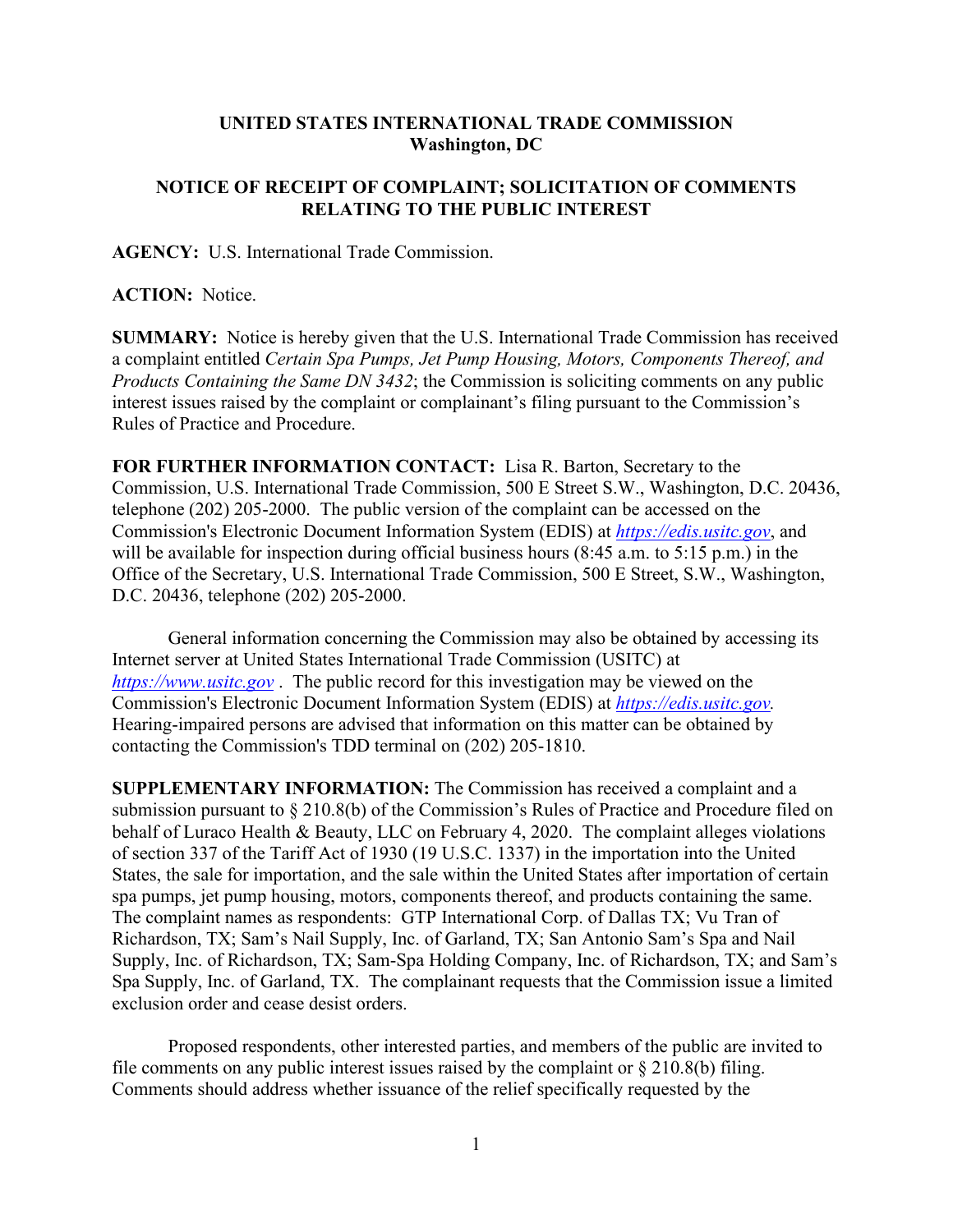complainant in this investigation would affect the public health and welfare in the United States, competitive conditions in the United States economy, the production of like or directly competitive articles in the United States, or United States consumers.

In particular, the Commission is interested in comments that:

- (i) explain how the articles potentially subject to the requested remedial orders are used in the United States;
- (ii) identify any public health, safety, or welfare concerns in the United States relating to the requested remedial orders;
- (iii) identify like or directly competitive articles that complainant, its licensees, or third parties make in the United States which could replace the subject articles if they were to be excluded;
- (iv) indicate whether complainant, complainant's licensees, and/or third party suppliers have the capacity to replace the volume of articles potentially subject to the requested exclusion order and/or a cease and desist order within a commercially reasonable time; and
- (v) explain how the requested remedial orders would impact United States consumers.

Written submissions on the public interest must be filed no later than by close of business, eight calendar days after the date of publication of this notice in the Federal Register. There will be further opportunities for comment on the public interest after the issuance of any final initial determination in this investigation. Any written submissions on other issues must also be filed by no later than the close of business, eight calendar days after publication of this notice in the Federal Register. Complainant may file replies to any written submissions no later than three calendar days after the date on which any initial submissions were due. Any submissions and replies filed in response to this Notice are limited to five (5) pages in length, inclusive of attachments.

Persons filing written submissions must file the original document electronically on or before the deadlines stated above and submit 8 true paper copies to the Office of the Secretary by noon the next day pursuant to § 210.4(f) of the Commission's Rules of Practice and Procedure (19 CFR 210.4(f)). Submissions should refer to the docket number ("Docket No. 3432") in a prominent place on the cover page and/or the first page. (*See* Handbook for Electronic Filing Procedures, **Electronic Filing Procedures**<sup>[1](#page-1-0)</sup>). Persons with questions regarding filing should contact the Secretary (202-205-2000).

<span id="page-1-0"></span><sup>1</sup> Handbook for Electronic Filing Procedures: *[https://www.usitc.gov/documents/handbook\\_on\\_filing\\_procedures.pdf](https://www.usitc.gov/documents/handbook_on_filing_procedures.pdf)*